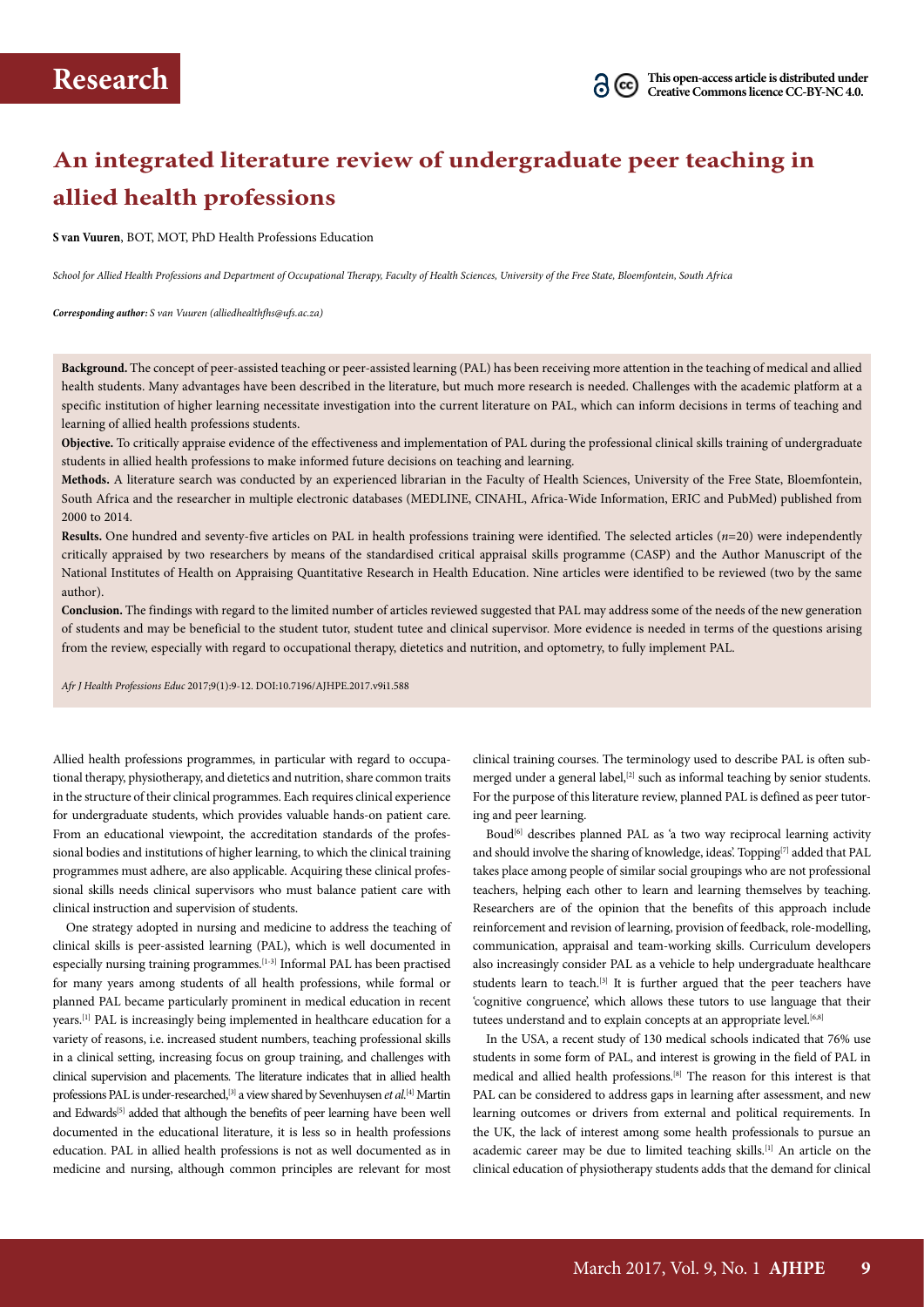# **Research**

placements outstrips the supply of facilitators – and PAL can support clinical facilitators.[3]

The School for Allied Health Professions (SAHP), University of the Free State, Bloemfontein, South Africa currently offers four undergraduate programmes, i.e. nutrition and dietetics, occupational therapy, physiotherapy, and optometry. Investigation of the possibilities of PAL is necessitated by several factors, such as challenges in terms of the current academic platform for different stages of clinical training, the economic advantages for both the teaching institution and clinical fieldwork areas, enhancing the teaching skills of senior students, role-modelling for junior students, and increased collegial behaviour among different groupings of students. Planned PAL has been implemented as a pilot project in 2013 in the Department of Occupational Therapy as part of revisiting the current undergraduate curriculum and clinical training platforms. Another department is also investigating the possibilities to enhance the quality of teaching and learning owing to increased institutional research, other expectations of staff, and challenges with the availability of clinical supervisors in the public health sector. To assume that PAL will add to addressing these challenges, further investigation of the literature is necessary, as the best available evidence will inform/confirm current and future clinical teaching decisions regarding the training programmes in SAHP.

# **Objective**

This integrated literature review was done by the researcher to appraise findings of the effectiveness and implementation of PAL (peer tutoring and peer learning) during the training of undergraduate students in allied health professions in professional clinical skills, contributing to informed future decisions on teaching and learning. The purpose of the literature review was to identify: (*i*) PAL in allied health profession programmes – professions that adopted PAL and level of students involved; (*ii*) the dimensions of PAL, which included training of tutors and tutees; formality of teaching encounter; evaluation of tutor and tutee; group size; outcome related to knowledge, skills and attitudes of tutors and tutees; strategies enabling implementation of PAL; and recommendations to improve PAL.<sup>[1,2,8]</sup>

### **Methods**

A literature search was conducted by an experienced librarian in the Faculty of Health Sciences and the researcher in multiple electronic databases (MEDLINE, CINAHL, Africa-Wide Information, ERIC and PubMed) from 2000 to 2014. The following keywords and phrases were used: peer-assisted teaching health sciences; PAL and undergraduate allied health professions; PAL and occupational therapy; PAL and physiotherapy; PAL and nutrition and dietetics; and PAL and optometry. One hundred and seventy-five articles on peer-assisted learning in health professions training were identified.

The selection criteria for the final review were as follows:

- articles on PAL for allied health professions undergraduate students as a group
- articles on PAL applicable to undergraduate students in nutrition and dietetics, occupational therapy, optometry and physiotherapy
- PAL teaching clinical professional skills
- full-text articles published in English
- articles of qualitative and quantitative nature
- articles related to undergraduate training.

The selected articles (*n*=20) were independently critically appraised by two researchers by means of the standardised Critical Appraisal Skills Programme (CASP),<sup>[9]</sup> and the Author Manuscript of the National Institutes of Health on Appraising Quantitative Research in Health Education*.* [10] Eight articles were identified to be reviewed. These nine articles referred only to occupational therapy and physiotherapy programmes. No research articles on PAL in nutrition and dietetics or optometry were retrieved. The other 12 articles were excluded as they described blogging and not person-to-person learning; PAL relating to postgraduate students and theory; collaborative learning (group work and problem-based learning); collaborative supervision models that included principles different from those of PAL; PAL in other professional groups; and peer support, mini literature descriptions and collaborative group support.

Ethical approval for the study was obtained from the Faculty of Health Sciences Ethics Committee according to faculty research policy (ref. no. EUFS 182/2014).

## **Results**

This review was unable to provide conclusive evidence on PAL in allied health professions owing to the small number of relevant articles, lack of articles on nutrition and dietetics and optometry, difference in sample size, study population, and duration of implementation of PAL. The majority of the articles reflected PAL of physiotherapy undergraduate students. However, the articles reviewed agreed on most of the principles of PAL and can be used to guide the planning and implementation of PAL.

#### **PAL in allied health professions programmes**

Two of the articles were related to occupational therapy programmes $[11,12]$ and the remaining six to physiotherapy programmes.<sup>[13-18]</sup> This indicated that knowledge on PAL in the allied health professions is limited.

The level of students participating in PAL indicated that experienced students mostly help inexperienced ones. Using PAL during the training of professional skills, the tutors and tutees should be senior students,[11,12,18] but PAL could also be implemented during the first year of study in physiotherapy.[14] One article conveyed the opinion that students from the same academic year could also assist.<sup>[12]</sup> Evidence is needed for occupational therapy, dietetics and nutrition, and optometry to determine at what level of their programmes PAL will be most beneficial.

## **Dimensions of PAL**

In this section the following is addressed: training of tutors and tutees; formality of the teaching encounter; evaluation of tutor and tutee; group size; outcome related to knowledge, skills and attitudes of tutors and tutees; strategies enabling implementation of PAL; and recommendations to improve PAL.

## **Training of tutors and tutees**

Student preparation has frequently been cited as key for a successful PAL experience. Without training the tutors and tutees may not have the skills to make their collaborative relationship work.<sup>[13]</sup> It is important to be explicit about what peer learning does/does not entail, and what it intends to achieve.[14] A compulsory 2-hour tutorial session on peer coaching was hosted and students had to read an article on PAL in clinical education.<sup>[13]</sup> In another study an introductory lecture was presented and a hand-out was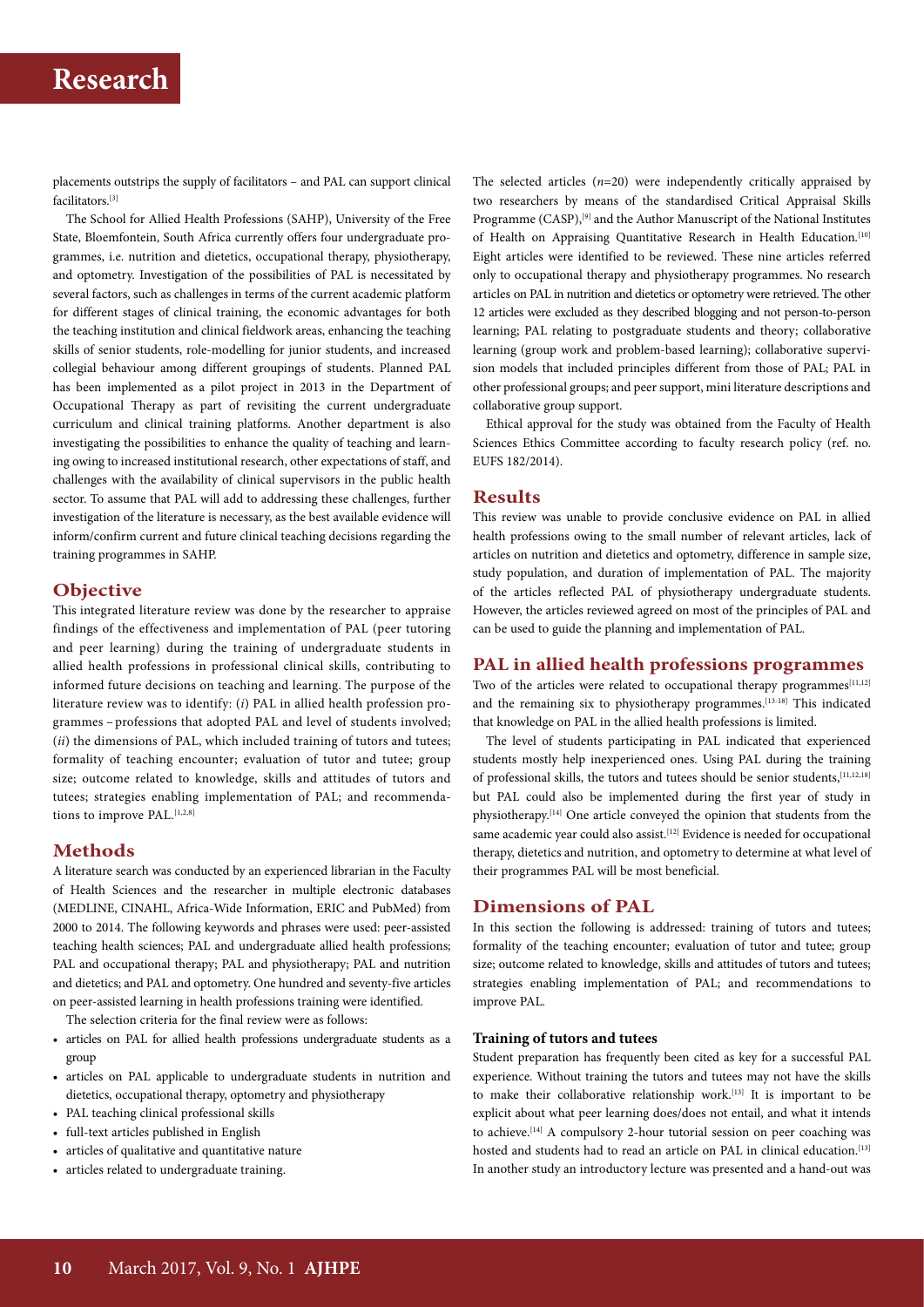# **Research**

given that covered information on the structure, aims, benefits, guidance on the roles of tutor and tutee, and what topics should be dealt with during PAL,<sup>[14]</sup> and also understanding the group process, such as leadership, conflict management, decision-making and adult learning principles.<sup>[17]</sup> During the preparation sessions, some tutors viewed PAL as positive, while others felt there was nothing to gain by helping fellow students and demonstrated resentment in parting with their own knowledge, <br/>  ${}^{[15]}$  or the development of competition that could result in disengagement among students.<sup>[16]</sup>

The literature confirms the importance of adequate preparation of students by instructors and students to accept peer tutors.<sup>[13,14,17]</sup> Ladyshewsky<sup>[16]</sup> proposed an eight-step model for the preparation of peer coaching, starting with assessment of compatibility and trust building; planning; formalising the process; defining the goals; clarifying facts and assumptions; exploring possibilities; gaining commitment to actions; offering support; and accountability. Previous research demonstrated that the preparation of students during training is very important and little is known about PAL in the training of other allied health professionals. Research is needed by these professions to establish whether some clinical skills and fieldwork settings are more appropriate for the implementation of PAL; what information should be shared with the clinical supervisors; and/or whether they need any training beforehand.

#### **Formality of the teaching encounter**

Planned peer teaching indicates that some formality during the planning and execution of formal encounters should be scheduled. Findings by Hammond *et al*. [14] showed that PAL sessions should be organised and incorporated in the timetable and curriculum of students, and not be seen as an additional task, but enjoyed as self-directed tutoring sessions.<sup>[18]</sup> Adequate preparation of those directly involved is necessary, which means that formal sessions for both the tutors and tutees are required and academic oversight should be maintained to ensure consistency and quality of teaching.<sup>[17]</sup> Students also indicated that they felt that staff should be present at the sessions.<sup>[18]</sup> Formal PAL has been demonstrated to reduce demands on clinical supervisors and to improve the overall clinical experience of students.<sup>[16]</sup>

#### **Evaluation of tutor and tutee**

Feedback is essential during learning and coaching, and tutors must understand the principles of formative feedback. Ladyshewsky<sup>[16]</sup> was of the opinion that feedback is difficult to administer in PAL, as it often becomes evaluative and influences the experience. Providing formative feedback through key coaching questions will engage tutees to reflect on their clinical reasoning and practice. This approach preserves the integrity of the relationship and strenghtens it. Where PAL was used for preparation of formative assessment,<sup>[15]</sup> a student who failed received immediate feedback and further practice time to rectify mistakes. It has been suggested that most student evaluation forms to be completed during clinical work should have a section on professional behaviour, and that PAL of both the tutor and the tutee could be assessed in this section. The following example was given:[16]

### **Competency: Professional behaviour**

This demonstrates appropriate commitment to learning by:

- demonstrating a positive attitude (motivation) towards learning
- welcoming/seeking opportunities to gain new knowledge
- reviewing appropriate material related to, e.g. the clinical specialty.

Limited research has examined the preferences of tutors and tutees for assessment and feedback. Therefore, it would be helpful to determine if there should be instances where the tutor and tutees are assessed. However, to create an environment conducive to learning for both, the author is of opinion that it should only be part of the formative assessment.

Only two of the articles addressed the specific evaluation during PAL by means of a quantitative and a qualitative research study.<sup>[4,13]</sup> Both these studies relate to physiotherapy programmes.

#### **Group size**

The literature describes a variation in group size of 1:1, 1:2 and 1:3, [11,12,17] although current trends refer to students working in pairs, i.e. a 1:1 learning experience.[6] None of the remaining articles mentioned the group size, but referred to growing confidence of tutees as the session continued, and, taking into consideration that tutees have to master their own clinical skills, a 1:1 group size seems the most realistic.<sup>[16]</sup>

# **Outcomes of PAL related to knowledge, skills and attitudes of tutors/tutees**

**Tutors** 

Peer tutoring provides students with opportunities to develop teaching support skills and enables them to function on a higher cognitive level and transfer learning to new situations.<sup>[17]</sup> These skills are very important for allied health professionals, as in many instances clients are taught new skills, exercises and precautionary measures, to name a few. Understanding the principles of adult learning is also important during professional interventions; PAL creates an opportunity to tutees to apply and practise these principles. Teaching other students has been reported as positive; it also helped to develop their own learning and reasoning.<sup>[11-13,18]</sup> Added advantages include the promotion of collegial relationships between the students, $[17]$  and facilitating communication skills.<sup>[13,18]</sup> Asghar<sup>[15]</sup> indicated that students showed sensitivity and empathy with regard to providing feedback to their peers. Physiotherapy students were also of the opinion that it was an opportunity to revise their skills and even master skills that they had not mastered in previous years of training.<sup>[13,18]</sup> This approach provides an added bonus for senior students to do revision during clinical placements, as some of the skills were taught in previous years and the full programme does not have sufficient free time for revision. Occupational therapy students reported that they viewed things from a different perspective after the PAL sessions and it increased their confidence in their own skills.<sup>[11]</sup> The challenges described in the literature are clashes of personalities,[12] negative attitudes of tutors related to the sharing of knowledge,[15] and inconsistency in the level of support given.<sup>[11]</sup>

#### **Tutees**

Tutees' experience of PAL has been described as positive. PAL allowed them to focus on learning without fear of asking basic questions and reduced stress.<sup>[12,17,18]</sup> Some individuals felt more confident approaching a peer leader than a staff member with questions.<sup>[18]</sup>

Many of the effects on the skills, knowledge and attitudes of tutors and tutees are similar, such as the mastery of skills; transfer of learning in the classroom; improvement of communication skills and collegial relationships; and facilitation of clinical reasoning.[11-13,18] Tutees were also of the opinion that the PAL environment had been useful to clarify issues that